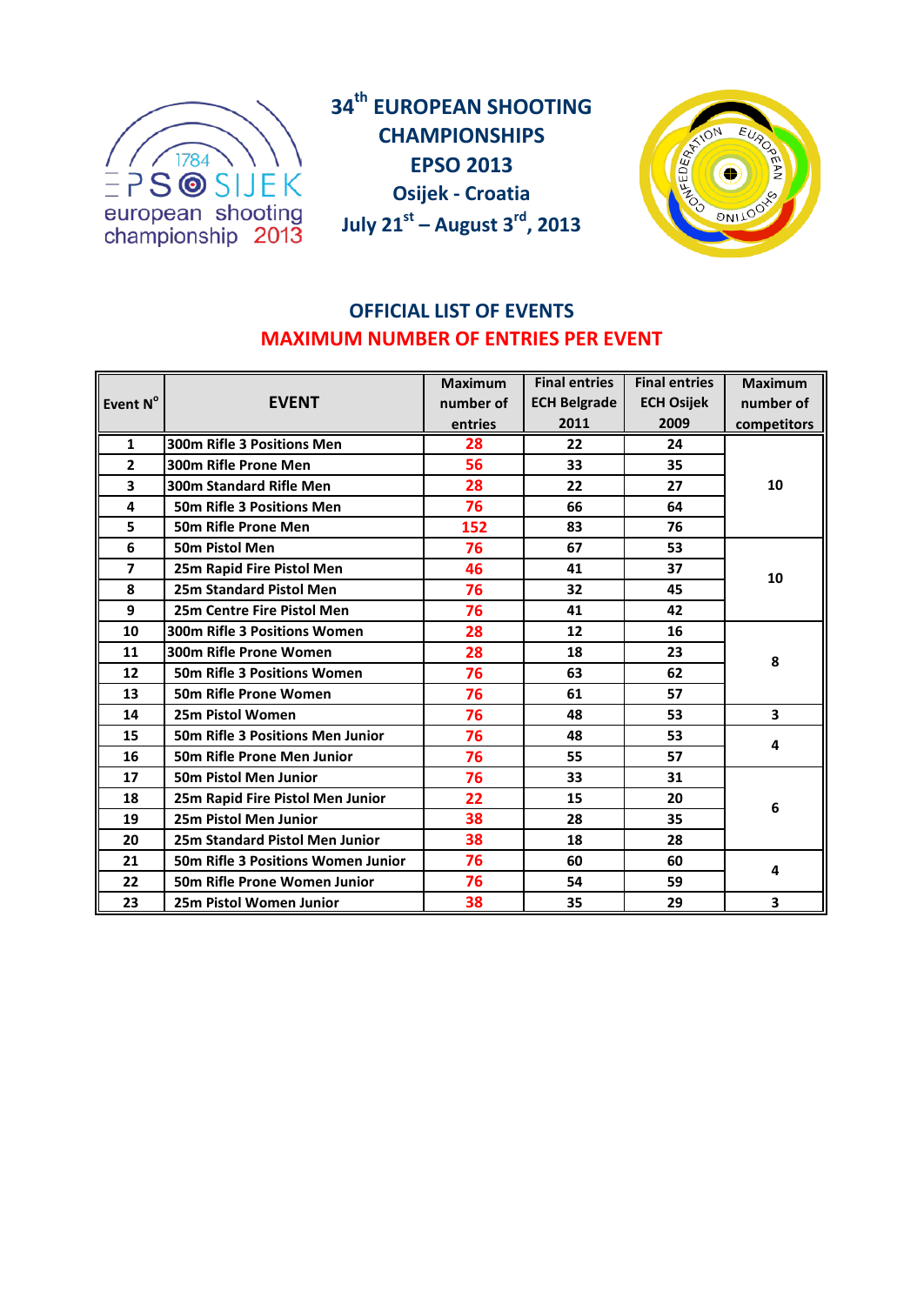

## **34th EUROPEAN SHOOTING CHAMPIONSHIPS EPSO 2013 Osijek - Croatia July 21st – August 3rd, 2013**



### **FINAL COMPETITION SCHEDULE**

| DATE / TIME                | 8:00                                                                                                                                                              | 9:00                                                                                                 | 10:00                                            | 11:00                                                       | 12:00                              | 13:00                                       | 14:00                              | 15:00                   | 16:00                                            | 17:00                        | 18:00 | 19:00                   |
|----------------------------|-------------------------------------------------------------------------------------------------------------------------------------------------------------------|------------------------------------------------------------------------------------------------------|--------------------------------------------------|-------------------------------------------------------------|------------------------------------|---------------------------------------------|------------------------------------|-------------------------|--------------------------------------------------|------------------------------|-------|-------------------------|
| DAY 1<br>Sunday,           | ARRIVAL OF THE DELEGATIONS                                                                                                                                        |                                                                                                      |                                                  |                                                             |                                    |                                             |                                    |                         |                                                  |                              |       |                         |
| 21.07.2013.                |                                                                                                                                                                   |                                                                                                      |                                                  |                                                             |                                    | UNOFFICIAL TRAINING 50m / 300m / 25m EVENTS |                                    |                         |                                                  |                              |       |                         |
| DAY 2                      | $8:00 - 18:00$                                                                                                                                                    |                                                                                                      |                                                  | OFFICIAL TRAINING 50m RIFLE & PISTOL EVENTS M / MJ / W / WJ |                                    |                                             | PET 50m RIFLE 3X20 WJ              |                         | PET 50m RIFLE PRONE M1                           | PET 50m RIFLE PRONE M2       | 13:00 | $-20:00$                |
| Monday,<br>22.07.2013.     | <b>EQUIPMENT CONTROL</b>                                                                                                                                          | <b>TECHNICAL MEETING</b><br>OFFICIAL TRAINING 25m PISTOL EVENTS M / MJ / W / WJ<br>PET 25m PISTOL WJ |                                                  |                                                             |                                    |                                             |                                    |                         |                                                  |                              |       | <b>OPENING CEREMONY</b> |
| DAY 3                      | 8:00 -18:00                                                                                                                                                       |                                                                                                      | 50m RIFLE 3X20 WJ                                |                                                             | 50m RIFLE PRONE M-EL.1             |                                             | 50m RIFLE PRONE M-EL.2             |                         | PET 50m RIFLE 3X40 MJ                            |                              |       |                         |
| Tuesday,<br>23.07.2013.    | <b>EQUIPMENT CONTROL</b><br>REP. 12:00<br>FINALS 16:00-(17:00)<br>25m PISTOL WJ - PRECISION<br>FINALS 12:30-(13:30)<br>25m PISTOL WJ - RAPID<br><b>REP. 15:30</b> |                                                                                                      |                                                  |                                                             |                                    |                                             |                                    |                         |                                                  |                              |       |                         |
| DAY 4                      | $8:00 - 18:00$                                                                                                                                                    |                                                                                                      |                                                  | 50m RIFLE 3X40 MJ                                           |                                    |                                             | 50m RIFLE PRONE M                  |                         | PET 50m RIFLE PRONE W                            | PET 50m RIFLE PRONE WJ       |       |                         |
| Wednesday,<br>24.07.2013.  | <b>EQUIPMENT CONTROL</b>                                                                                                                                          | PET 25m PISTOL W - RELAY 1                                                                           |                                                  |                                                             | PET 25m PISTOL W - RELAY 2         | REP. 13:30                                  | FINALS 14:00-(15:00)               | REP. 15:30              | FINALS 16:00-(17:00)                             |                              |       |                         |
| DAY <sub>5</sub>           | $8:00 - 17:00$                                                                                                                                                    |                                                                                                      | 50m RIFLE PRONE W                                |                                                             | 50m RIFLE PRONE WJ                 |                                             | PET 50m RIFLE PRONE MJ             |                         | PET 50m RIFLE 3X20 W                             |                              |       | $-20:00$                |
| Thursday,<br>25.07.2013.   | <b>EQUIPMENT CONTROL</b>                                                                                                                                          | 25m PISTOL W - PRECISION - R.1                                                                       |                                                  | 25m PISTOL W - PRECISION - R.2                              | 25m PISTOL W-RAPID - R.1           |                                             | 25m PISTOL W-RAPID - R.2           | <b>REP. 15:00</b>       | FINALS 15:30-(16:30)                             |                              |       | <b>BANQUET</b>          |
| DAY 6                      | 8:00 - 18:00                                                                                                                                                      | 50m RIFLE PRONE MJ                                                                                   |                                                  | 50m RIFLE 3X20 W                                            |                                    |                                             |                                    | PET 50m PISTOL MJ       |                                                  | PET 50m PISTOL M             |       |                         |
| Friday,<br>26.07.2013.     | <b>EQUIPMENT CONTROL</b>                                                                                                                                          |                                                                                                      |                                                  | REP. 11:00                                                  | FINALS 11:30-(12:30)               | REP. 13:30                                  | FINALS 14:00-(15:00)               |                         | UNOFFICIAL TRAINING 25m RAPID FIRE PISTOL M / MJ |                              |       |                         |
| DAY 7                      | $8:00 - 18:00$                                                                                                                                                    |                                                                                                      | 50m PISTOL MJ                                    |                                                             | 50m PISTOL M                       |                                             |                                    |                         | PET 50m RIFLE 3X40 M                             |                              |       |                         |
| Saturday,<br>27.07.2013.   | <b>EQUIPMENT CONTROL</b>                                                                                                                                          |                                                                                                      |                                                  | REP. 11:30                                                  | FINALS 12:00-(13:00)               |                                             | REP. 14:00                         | FINALS 14:30-(15:30)    |                                                  | PET 25m RAPID FIRE PISTOL MJ |       |                         |
| DAY 8                      | $8:00 - 18:00$ .                                                                                                                                                  |                                                                                                      | 50m RIFLE 3X40 M                                 |                                                             |                                    |                                             |                                    |                         |                                                  |                              |       |                         |
| Sunday,<br>28.07.2013.     | <b>EQUIPMENT CONTROL</b>                                                                                                                                          |                                                                                                      | 25m RAPID FIRE PISTOL MJ - STAGE 1               |                                                             |                                    | REP. 13:00                                  | FINALS 13:30-(14:30)               |                         | PET 25m RAPID FIRE PISTOL M                      |                              |       |                         |
| DAY 9                      | 8:00 - 18:00                                                                                                                                                      |                                                                                                      | <b>OFFICIAL TRAINING 300m RIFLE EVENTS M / W</b> |                                                             | <b>FUEL FUEL FUEL FUEL FUEL</b>    |                                             | PET 300m RIFLE PRONE W             |                         | PET 300m RIFLE PRONE M1                          | PET 300m RIFLE PRONE M2      |       |                         |
| Monday,<br>29.07.2013.     | <b>EQUIPMENT CONTROL</b>                                                                                                                                          | 25m RAPID FIRE PISTOL MJ - STAGE 2                                                                   |                                                  |                                                             | REP. 12:00<br>FINALS 12:30-(13:30) |                                             |                                    |                         | 25m RAPID FIRE PISTOL M - STAGE 1                |                              |       |                         |
| <b>DAY 10</b>              | $8:00 - 18:00$                                                                                                                                                    | 300m RIFLE PRONE W                                                                                   |                                                  | 300m RIFLE PRONE M-EL.1                                     |                                    | 300m RIFLE PRONE M-EL.2                     |                                    |                         | PET 300m RIFLE 3X20 W                            |                              |       |                         |
| Tuesday,<br>30.07.2013.    | <b>EQUIPMENT CONTROL</b>                                                                                                                                          |                                                                                                      |                                                  | 25m RAPID FIRE PISTOL M - STAGE 2                           |                                    |                                             | REP. 14:00<br>FINALS 14:30-(15:30) |                         |                                                  | PET 25m PISTOL MJ            |       |                         |
| <b>DAY 11</b>              | 8:00 - 17:00                                                                                                                                                      | 300m RIFLE PRONE M                                                                                   |                                                  |                                                             | 300m RIFLE 3X20 W                  |                                             |                                    | PET 300m RIFLE 3X40 M   |                                                  |                              |       |                         |
| Wednesday,<br>31.07.2013.  | <b>EQUIPMENT CONTROL</b>                                                                                                                                          | 25m PISTOL MJ - PRECISION                                                                            |                                                  | 25m PISTOL MJ-RAPID                                         |                                    | PET 25m STD PISTOL M1                       |                                    | PET 25m STD PISTOL M2   | PET 25m STD PISTOL MJ                            |                              |       |                         |
| <b>DAY 12</b>              | 8:00 -18:00                                                                                                                                                       |                                                                                                      | 300m RIFLE 3X40 M                                |                                                             |                                    |                                             |                                    |                         | PET 300m STANDARD RIFLE M                        |                              |       |                         |
| Thursday,<br>01.08.2013.   | <b>EQUIPMENT CONTROL</b>                                                                                                                                          | 25m STANDARD PISTOL M - RELAY 1                                                                      |                                                  | 25m STANDARD PISTOL M - RELAY 2                             |                                    | 25m STANDARD PISTOL MJ                      |                                    | PET 25m CFP M - RELAY 1 |                                                  | PET 25m CFP M - RELAY 2      |       |                         |
| <b>DAY 13</b>              | $8:00 - 15:00 -$                                                                                                                                                  |                                                                                                      |                                                  | 300m STANDARD RIFLE M                                       |                                    |                                             |                                    |                         |                                                  |                              |       | $-16:00$                |
| Friday,<br>02.08.2013.     | <b>EQUIPMENT CONTROL</b>                                                                                                                                          | 25m CFP M - PRECISION - RELAY 1                                                                      |                                                  | 25m CFP M - PRECISION - RELAY 2                             |                                    | 25m CFP M - RAPID - REL.1                   | 25m CFP M - RAPID - REL.2          |                         |                                                  |                              |       | <b>CLOSING CEREMONY</b> |
| <b>DAY 14</b><br>Saturday, |                                                                                                                                                                   |                                                                                                      |                                                  |                                                             |                                    |                                             | DEPARTURE OF THE DELEGATIONS       |                         |                                                  |                              |       |                         |
| 03.08.2013.                |                                                                                                                                                                   |                                                                                                      |                                                  |                                                             |                                    |                                             |                                    |                         |                                                  |                              |       |                         |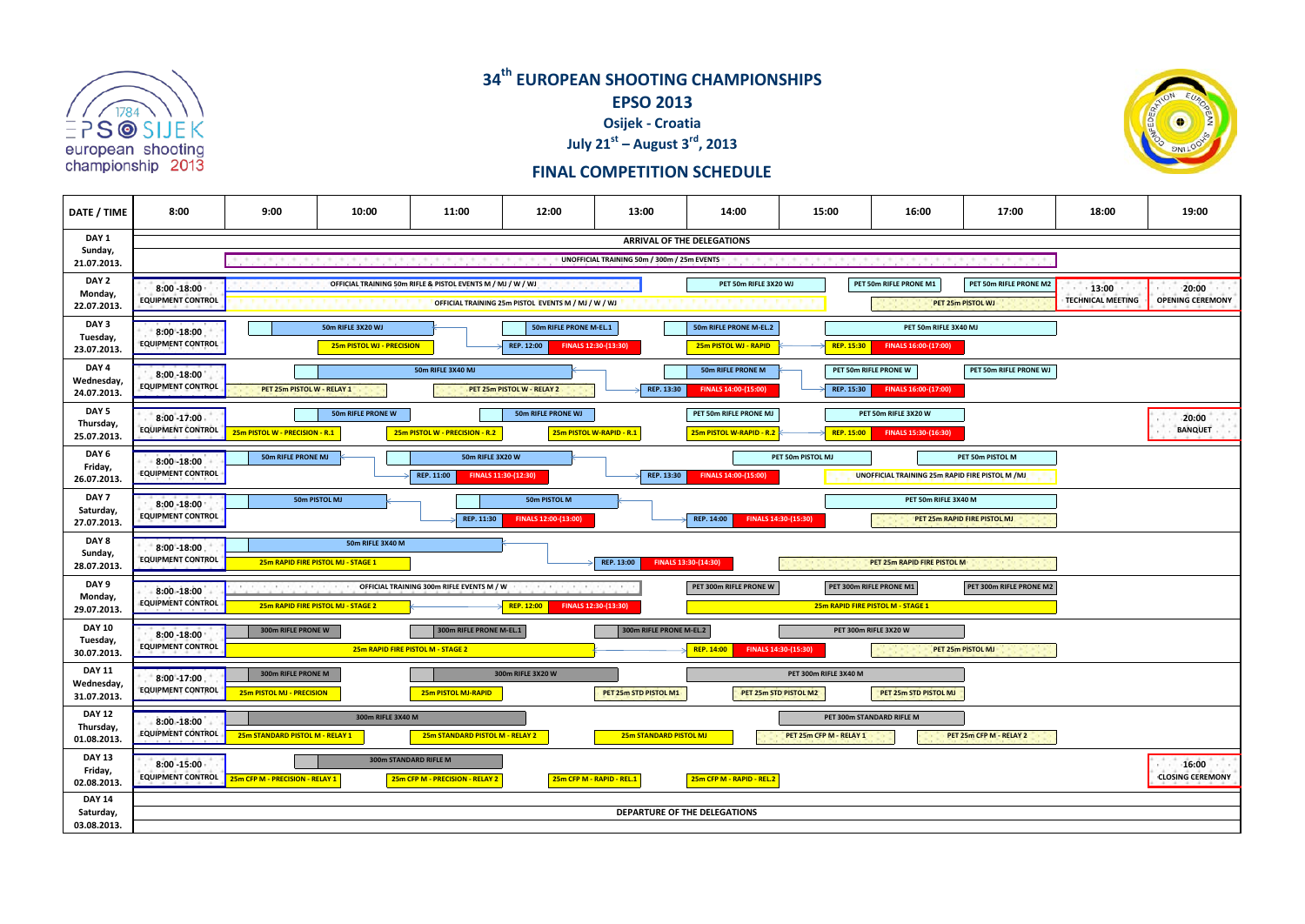**34th EUROPEAN SHOOTING CHAMPIONSHIPS EPSO 2013**



# **Osijek - Croatia July 21**<sup>st</sup> – August  $3^{rd}$ , 2013



## **FINAL COMPETITION SCHEDULE - ALL RANGES**

|                          | <b>PST</b>   | COMP.          | COMP.                             |                                 |           |                                 | REPORT.        |                | AWARD.         |
|--------------------------|--------------|----------------|-----------------------------------|---------------------------------|-----------|---------------------------------|----------------|----------------|----------------|
| DAY                      | <b>START</b> | <b>START</b>   | <b>END</b>                        | <b>EVENT</b>                    | CAT.      |                                 | <b>TIME</b>    | <b>FINALS</b>  | CEREM.         |
| 1                        |              |                | <b>ARRIVAL OF THE DELEGATIONS</b> |                                 |           |                                 |                |                |                |
| 21.07.                   |              | 09:00          | 18:00                             | 50m / 300m EVENTS               | ALL       | UNOFFICIAL TRAINING             |                |                |                |
| SUN                      |              | 09:00          | 18:00                             | 25m PISTOL EVENTS               | ALL       | UNOFFICIAL TRAINING             |                |                |                |
| $\overline{2}$           |              | 13:00-         |                                   | <b>TECHNICAL MEETING</b>        |           |                                 |                |                |                |
| 22.07.<br><b>MON</b>     |              | 08:00          | 18:00                             | <b>EQUIPMENT CONTROL</b>        |           |                                 |                |                |                |
|                          |              | 09:00          | 13:30                             | 50m RIFLE & PISTOL              | ALL       | OFFICIAL TRAINING               |                |                |                |
|                          |              | 14:00          | 15:30                             | 50m RIFLE 3X20                  | WJ        | PET                             |                |                |                |
|                          |              | 15:45          | 16:45                             | 50m RIFLE PRONE                 | М         | PET - ELIMINATION 1             |                |                |                |
|                          |              | 17:00          | 18:00                             | 50m RIFLE PRONE                 | M         | PET - ELIMINATION 2             |                |                |                |
|                          |              |                |                                   |                                 |           |                                 |                |                |                |
|                          |              | 09:00<br>16:00 | 15:30<br>18:00                    | 25m PISTOL EVENTS<br>25m PISTOL | ALL<br>WJ | OFFICIAL TRAINING<br><b>PET</b> |                |                |                |
|                          |              | 20:00-         |                                   | <b>OPENING CEREMONY</b>         |           |                                 |                |                |                |
| 3                        |              | 08:00          | 18:00                             | <b>EQUIPMENT CONTROL</b>        |           |                                 |                |                |                |
| 23.07.                   |              |                |                                   |                                 |           |                                 |                |                |                |
| <b>TUE</b>               | 09:15        | 09:30          | 11:15                             | 50m RIFLE 3X20                  | WJ        | QUALIFICATION                   | 12:00          | 12:30          | 14:00          |
|                          | 12:00        | 12:15          | 13:05                             | 50m RIFLE PRONE                 | М         | <b>ELIMINATION 1</b>            |                |                |                |
|                          | 13:45        | 14:00          | 14:50                             | 50m RIFLE PRONE                 | М         | <b>ELIMINATION 2</b>            |                |                |                |
|                          |              | 15:30          | 18:00                             | 50m RIFLE 3X40                  | MJ        | PET                             |                |                |                |
|                          | 10:00        | 10:05          |                                   | 25m PISTOL                      | WJ        | <b>PRECISION STAGE</b>          |                |                |                |
|                          | 14:00        | 14:03          |                                   | 25m PISTOL                      | WJ        | <b>RAPID FIRE STAGE</b>         | 15:30          | 16:00          | 17:30          |
| 4                        |              | 08:00          | 18:00                             | <b>EQUIPMENT CONTROL</b>        |           |                                 |                |                |                |
| 24.07.                   |              |                |                                   |                                 |           |                                 |                |                |                |
| WED                      | 09:45        | 10:00          | 12:45                             | 50m RIFLE 3X40                  | MJ        | <b>QUALIFICATION</b>            | 13:30          | 14:00          | 15:30          |
|                          | 13:45        | 14:00          | 14:50                             | 50m RIFLE PRONE                 | M         | QUALIFICATION                   | 15:30          | 16:00          | 17:30          |
|                          |              | 15:30          | 16:30                             | 50m RIFLE PRONE                 | W         | <b>PET</b>                      |                |                |                |
|                          |              | 17:00          | 18:00                             | 50m RIFLE PRONE                 | WJ        | PET                             |                |                |                |
|                          |              | 09:00          | 10:45                             | 25m PISTOL                      | W         | PET - RELAY 1                   |                |                |                |
|                          |              | 11:15          | 13:00                             | 25m PISTOL                      | W         | PET - RELAY 2                   |                |                |                |
| 5                        |              | 08:00          | 17:00                             | <b>EQUIPMENT CONTROL</b>        |           |                                 |                |                |                |
| 25.07.                   |              |                |                                   |                                 |           |                                 |                |                |                |
| THU                      | 09:45        | 10:00          | 10:50                             | 50m RIFLE PRONE                 | W         | <b>COMPETITION</b>              |                |                | 13:30          |
|                          | 11:45        | 12:00          | 12:50                             | 50m RIFLE PRONE                 | WJ        | <b>COMPETITION</b>              |                |                | 13:30          |
|                          |              | 14:00          | 15:00                             | 50m RIFLE PRONE                 | MJ        | PET                             |                |                |                |
|                          |              | 15:30          | 17:00                             | 50m RIFLE 3X20                  | W         | PET                             |                |                |                |
|                          | 09:00        | 09:05          |                                   | 25m PISTOL                      | W         | <b>PRECISION STAGE-REL.1</b>    |                |                |                |
|                          | 10:45        | 10:50          |                                   | 25m PISTOL                      | W         | <b>PRECISION STAGE-REL.2</b>    |                |                |                |
|                          | 12:30        | 12:33          |                                   | 25m PISTOL                      | W         | RAPID FIRE STAGE-REL.1          |                |                |                |
|                          | 14:00        | 14:03          |                                   | 25m PISTOL                      | W         | RAPID FIRE STAGE-REL.2          | 15:30          | 16:00          | 17:30          |
|                          |              | 20:00-         |                                   | <b>BANQUET</b>                  |           |                                 |                |                |                |
| $6\overline{6}$          |              | 08:00          | 18:00                             | <b>EQUIPMENT CONTROL</b>        |           |                                 |                |                |                |
| 26.07.                   |              |                |                                   |                                 |           |                                 |                |                |                |
| FRI                      | 09:00        | 09:15          | 10:05                             | 50m RIFLE PRONE                 | MJ        | <b>QUALIFICATION</b>            | 11:00          | 11:30          | 13:00          |
|                          | 10:45        | 11:00          | 12:45                             | 50m RIFLE 3X20                  | W         | QUALIFICATION                   | 13:30          | 14:00          | 15:30          |
|                          |              | 14:30<br>16:30 | 16:00<br>18:00                    | 50m PISTOL<br>50m PISTOL        | MJ<br>М   | <b>PET</b><br><b>PET</b>        |                |                |                |
|                          |              |                |                                   |                                 |           |                                 |                |                |                |
|                          |              | 15:30          | 18:00                             | 25m RAPID FIRE PISTOL           | M, MJ     | UNOFFICIAL TRAINING             |                |                |                |
| $\overline{\phantom{a}}$ |              | 08:00          | 18:00                             | <b>EQUIPMENT CONTROL</b>        |           |                                 |                |                |                |
| 27.07.                   |              |                |                                   |                                 |           |                                 |                |                |                |
| SAT                      | 09:00        | 09:15          | 10:45<br>13:15                    | 50m PISTOL                      | MJ        | QUALIFICATION                   | 11:30<br>14:00 | 12:00<br>14:30 | 13:30<br>16:00 |
|                          | 11:30        | 11:45<br>15:30 | 18:00                             | 50m PISTOL<br>50m RIFLE 3X40    | M<br>М    | QUALIFICATION<br>PET            |                |                |                |
|                          |              |                |                                   |                                 |           |                                 |                |                |                |
|                          |              | 16:00          | 18:00                             | 25m RAPID FIRE PISTOL           | MJ        | PET                             |                |                |                |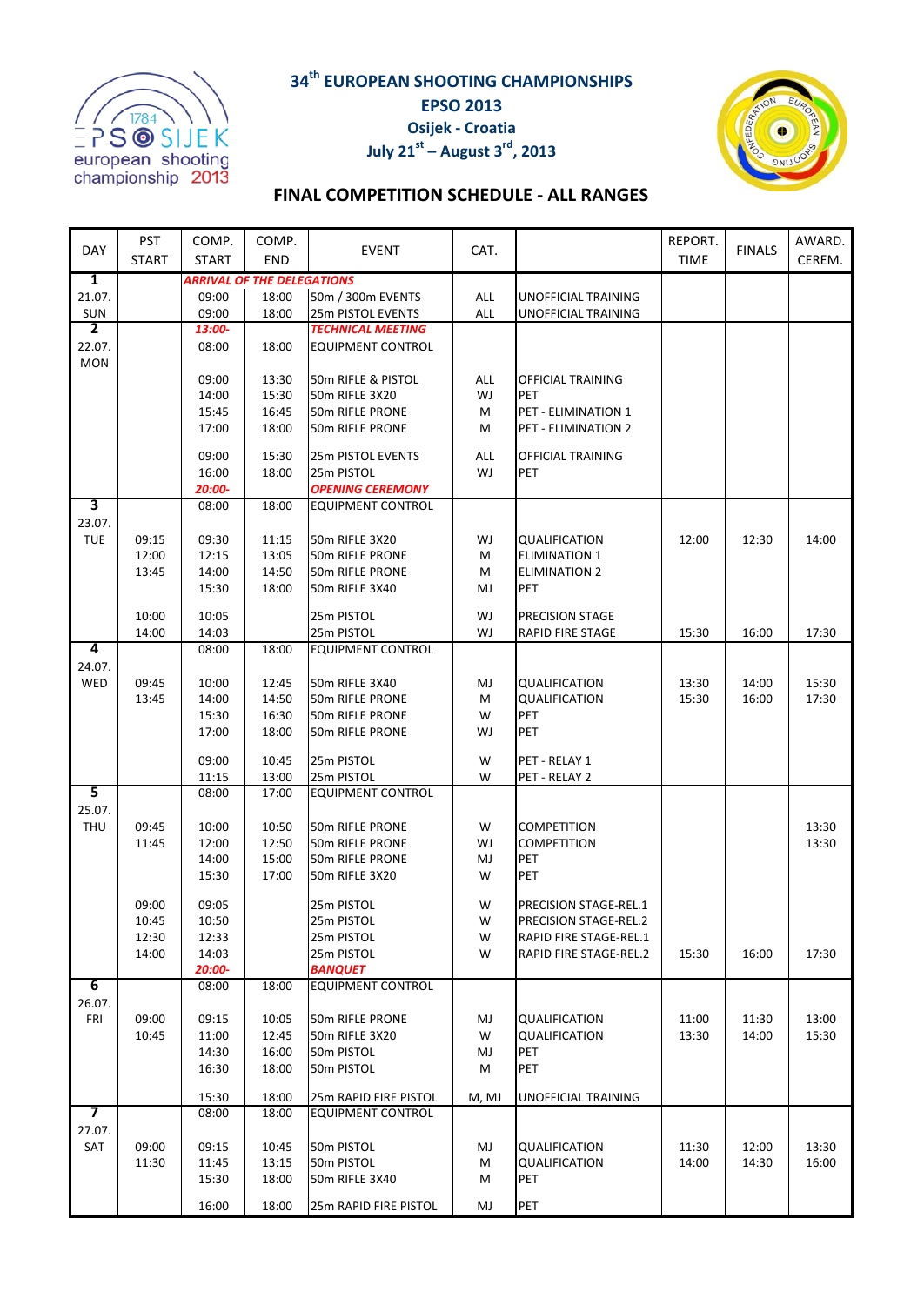

**34th EUROPEAN SHOOTING CHAMPIONSHIPS EPSO 2013**



**July 21**<sup>st</sup> – August  $3^{rd}$ , 2013



### **FINAL COMPETITION SCHEDULE**

| <b>DAY</b>              | <b>PST</b>   | COMP.          | COMP.          | <b>EVENT</b>                                                   | CAT.    |                                       | REPORT.     | <b>FINALS</b> | AWARD. |
|-------------------------|--------------|----------------|----------------|----------------------------------------------------------------|---------|---------------------------------------|-------------|---------------|--------|
|                         | <b>START</b> | <b>START</b>   | <b>END</b>     |                                                                |         |                                       | <b>TIME</b> |               | CEREM. |
| $\overline{\mathbf{8}}$ |              | 08:00          | 18:00          | <b>EQUIPMENT CONTROL</b>                                       |         |                                       |             |               |        |
| 28.07.                  |              |                |                |                                                                |         |                                       |             |               |        |
| SUN                     | 09:00        | 09:15          | 12:00          | 50m RIFLE 3X40                                                 | М       | QUALIFICATION                         | 13:00       | 13:30         | 15:00  |
|                         | 09:00        | 09:03          |                | 25m RAPID FIRE PISTOL                                          | MJ      | <b>QUALIFICATION - STAGE 1</b>        |             |               |        |
|                         |              | 15:00          | 18:00          | 25m RAPID FIRE PISTOL                                          | M       | PET                                   |             |               |        |
| 9                       |              | 08:00          | 18:00          | <b>EQUIPMENT CONTROL</b>                                       |         |                                       |             |               |        |
| 29.07.                  |              |                |                |                                                                |         |                                       |             |               |        |
| <b>MON</b>              |              | 09:00          | 13:30          | 300m RIFLE EVENTS                                              | M, W    | OFFICIAL TRAINING                     |             |               |        |
|                         |              | 14:00          | 15:00          | 300m RIFLE PRONE                                               | W       | <b>PET</b>                            |             |               |        |
|                         |              | 15:30          | 16:30          | 300m RIFLE PRONE                                               | М       | PET-E1                                |             |               |        |
|                         |              | 17:00          | 18:00          | 300m RIFLE PRONE                                               | м       | PET-E2                                |             |               |        |
|                         | 09:00        | 09:03          |                | 25m RAPID FIRE PISTOL                                          | MJ      | <b>QUALIFICATION - STAGE 2</b>        | 12:00       | 12:30         | 14:00  |
|                         | 14:00        | 14:03          |                | 25m RAPID FIRE PISTOL                                          | М       | <b>QUALIFICATION - STAGE 1</b>        |             |               |        |
| 10                      |              | 08:00          | 18:00          | <b>EQUIPMENT CONTROL</b>                                       |         |                                       |             |               |        |
| 30.07.                  |              |                |                |                                                                |         |                                       |             |               |        |
| <b>TUE</b>              | 09:00        | 09:15          | 10:15          | 300m RIFLE PRONE                                               | W       | <b>COMPETITION</b>                    |             |               | 11:30  |
|                         | 11:00        | 11:15          | 12:15          | 300m RIFLE PRONE                                               | М       | <b>ELIMINATION 1</b>                  |             |               |        |
|                         | 13:00        | 13:15          | 14:15          | 300m RIFLE PRONE                                               | м       | <b>ELIMINATION 2</b>                  |             |               |        |
|                         |              | 15:00          | 17:00          | 300m RIFLE 3X20                                                | W       | PET                                   |             |               |        |
|                         |              |                |                |                                                                |         |                                       |             |               |        |
|                         | 09:00        | 09:03<br>16:00 | 18:00          | 25m RAPID FIRE PISTOL<br>25m PISTOL                            | М<br>MJ | <b>QUALIFICATION - STAGE 2</b><br>PET | 14:00       | 14:30         | 16:00  |
| 11                      |              | 08:00          | 17:00          | <b>EQUIPMENT CONTROL</b>                                       |         |                                       |             |               |        |
| 31.07.                  |              |                |                |                                                                |         |                                       |             |               |        |
| <b>WED</b>              | 09:00        | 09:15          | 10:15          | 300m RIFLE PRONE                                               | М       | <b>COMPETITION</b>                    |             |               | 11:30  |
|                         | 11:00        | 11:15          | 13:15          | 300m RIFLE 3X20                                                | W       | <b>COMPETITION</b>                    |             |               | 14:30  |
|                         |              | 14:00          | 17:00          | 300m RIFLE 3X40                                                | м       | PET                                   |             |               |        |
|                         |              |                |                |                                                                |         |                                       |             |               |        |
|                         | 09:00        | 09:05          |                | 25m PISTOL                                                     | MJ      | <b>PRECISION STAGE</b>                |             |               |        |
|                         | 11:00        | 11:03          |                | 25m PISTOL                                                     | MJ      | <b>RAPID FIRE STAGE</b>               |             |               | 13:00  |
|                         |              | 13:00          | 14:00          | 25m STANDARD PISTOL                                            | М       | PET - RELAY 1                         |             |               |        |
|                         |              | 14:30<br>16:00 | 15:30<br>17:00 | 25m STANDARD PISTOL<br>25m STANDARD PISTOL                     | М<br>MJ | PET - RELAY 2<br>PET                  |             |               |        |
| $\overline{12}$         |              | 08:00          | 18:00          | <b>EQUIPMENT CONTROL</b>                                       |         |                                       |             |               |        |
| 01.08.                  |              |                |                |                                                                |         |                                       |             |               |        |
| <b>THU</b>              | 09:00        | 09:15          | 12:15          | 300m RIFLE 3X40                                                | М       | <b>COMPETITION</b>                    |             |               | 13:30  |
|                         |              | 15:00          | 17:00          | 300m STANDARD RIFLE                                            | м       | PET                                   |             |               |        |
|                         |              |                |                |                                                                |         |                                       |             |               |        |
|                         | 09:00        | 09:05          |                | 25m STANDARD PISTOL                                            | м       | <b>COMPETITION - RELAY 1</b>          |             |               |        |
|                         | 11:00        | 11:05          |                | 25m STANDARD PISTOL                                            | М       | <b>COMPETITION - RELAY 2</b>          |             |               | 13:30  |
|                         | 13:00        | 13:05          |                | 25m STANDARD PISTOL                                            | MJ      | <b>COMPETITION</b>                    |             |               | 15:00  |
|                         |              | 14:45<br>16:30 | 16:15<br>18:00 | 25m CENTRE FIRE PISTOL<br>25m CENTRE FIRE PISTOL               | М<br>м  | PET - RELAY 1<br>PET - RELAY 2        |             |               |        |
| 13                      |              | 08:00          | 14:30          | <b>EQUIPMENT CONTROL</b>                                       |         |                                       |             |               |        |
| 02.08.                  |              |                |                |                                                                |         |                                       |             |               |        |
| FRI                     | 09:45        | 10:00          | 12:00          | 300m STANDARD RIFLE                                            | М       | COMPETITION                           |             |               | 13:00  |
|                         |              |                |                |                                                                |         |                                       |             |               |        |
|                         | 09:00        | 09:05          |                | 25m CENTRE FIRE PISTOL                                         | М       | <b>PRECISION - RELAY 1</b>            |             |               |        |
|                         | 10:45        | 10:50          |                | 25m CENTRE FIRE PISTOL                                         | М       | <b>PRECISION - RELAY 2</b>            |             |               |        |
|                         | 12:30        | 12:33          |                | 25m CENTRE FIRE PISTOL                                         | М       | RAPID FIRE - RELAY 1                  |             |               |        |
|                         | 14:00        | 14:03          |                | 25m CENTRE FIRE PISTOL                                         | м       | RAPID FIRE - RELAY 2                  |             |               | 16:00  |
|                         |              | 16:00-         |                |                                                                |         |                                       |             |               |        |
| 14                      |              |                |                | <b>CLOSING CEREMONY</b><br><b>DEPARTURE OF THE DELEGATIONS</b> |         |                                       |             |               |        |
| 03.08.                  |              |                |                |                                                                |         |                                       |             |               |        |
| SAT                     |              |                |                |                                                                |         |                                       |             |               |        |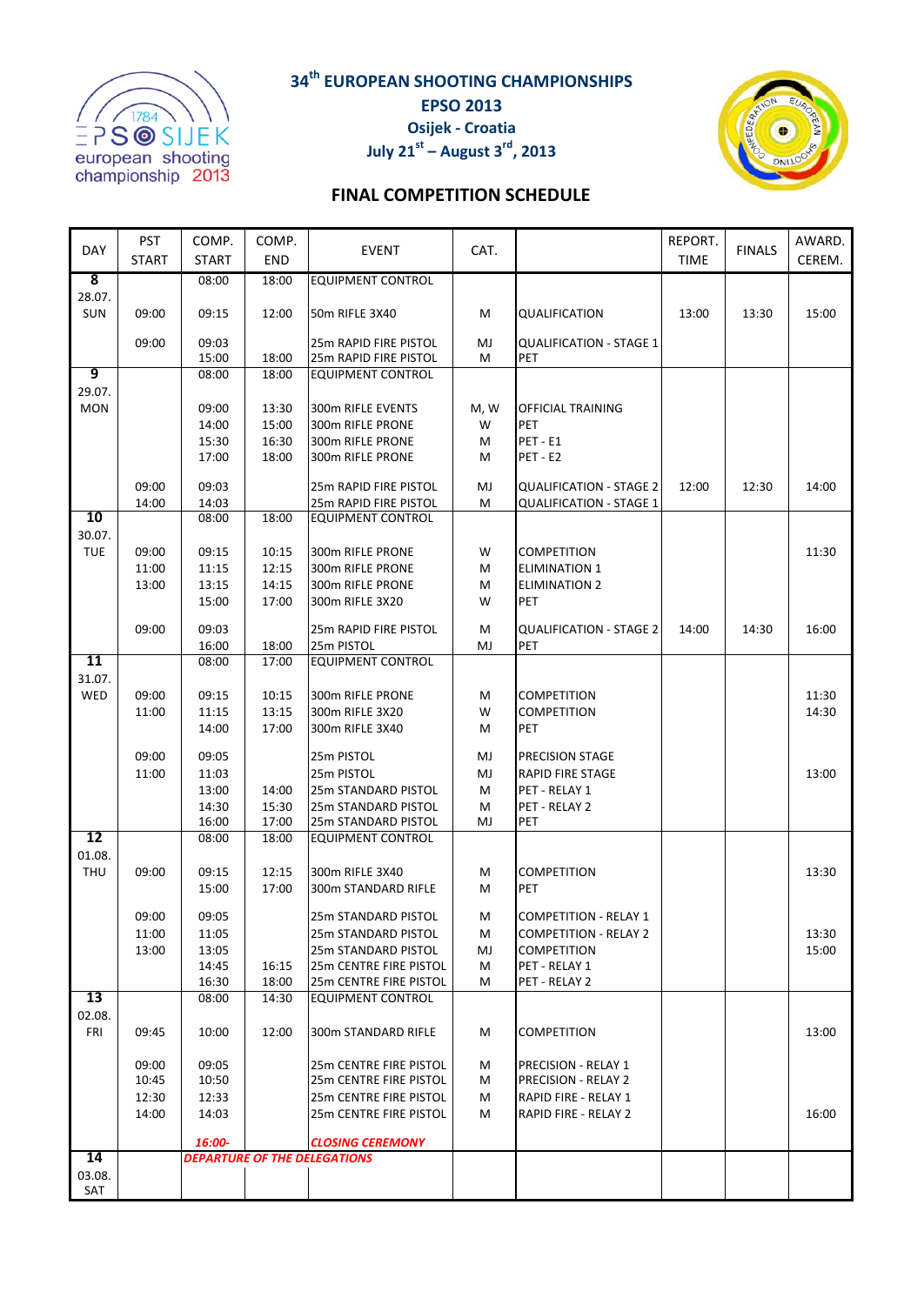

## **34th EUROPEAN SHOOTING CHAMPIONSHIPS EPSO 2013 Osijek - Croatia July 21st – August 3rd, 2013**



# **FINAL COMPETITION SCHEDULE - 50m/300m RANGE**

| <b>DAY</b>           | PST          | COMP.          | COMP.                             |                                                |            |                                              | REPORT.     | <b>FINALS</b> | AWARD. |
|----------------------|--------------|----------------|-----------------------------------|------------------------------------------------|------------|----------------------------------------------|-------------|---------------|--------|
|                      | <b>START</b> | <b>START</b>   | <b>END</b>                        | <b>EVENT</b>                                   | CAT.       |                                              | <b>TIME</b> |               | CEREM. |
| 1                    |              |                | <b>ARRIVAL OF THE DELEGATIONS</b> |                                                |            |                                              |             |               |        |
| 21.07.               |              | 09:00          | 18:00                             | 50m / 300m EVENTS                              | ALL        | UNOFFICIAL TRAINING                          |             |               |        |
| SUN                  |              | 09:00          | 18:00                             | 25m PISTOL EVENTS                              | <b>ALL</b> | <b>UNOFFICIAL TRAINING</b>                   |             |               |        |
| 2                    |              | 13:00-         |                                   | <b>TECHNICAL MEETING</b>                       |            |                                              |             |               |        |
| 22.07.<br><b>MON</b> |              | 08:00<br>09:00 | 18:00<br>13:30                    | <b>EQUIPMENT CONTROL</b><br>50m RIFLE & PISTOL | ALL        | OFFICIAL TRAINING                            |             |               |        |
|                      |              | 14:00          | 15:30                             | 50m RIFLE 3X20                                 | WJ         | <b>PET</b>                                   |             |               |        |
|                      |              | 15:45          | 16:45                             | 50m RIFLE PRONE                                | M          | <b>PET - ELIMINATION 1</b>                   |             |               |        |
|                      |              | 17:00          | 18:00                             | 50m RIFLE PRONE                                | M          | PET - ELIMINATION 2                          |             |               |        |
|                      |              | 20:00-         |                                   | <b>OPENING CEREMONY</b>                        |            |                                              |             |               |        |
| 3                    |              | 08:00          | 18:00                             | <b>EQUIPMENT CONTROL</b>                       |            |                                              |             |               |        |
| 23.07.               | 09:15        | 09:30          | 11:15                             | 50m RIFLE 3X20                                 | WJ         | QUALIFICATION                                | 12:00       | 12:30         | 14:00  |
| <b>TUE</b>           | 12:00        | 12:15          | 13:05                             | 50m RIFLE PRONE                                | M          | <b>ELIMINATION 1</b>                         |             |               |        |
|                      | 13:45        | 14:00          | 14:50                             | 50m RIFLE PRONE                                | М          | <b>ELIMINATION 2</b>                         |             |               |        |
|                      |              | 15:30          | 18:00                             | 50m RIFLE 3X40                                 | MJ         | PET                                          |             |               |        |
| 4                    |              | 08:00          | 18:00                             | <b>EQUIPMENT CONTROL</b>                       |            |                                              |             |               |        |
| 24.07.               | 09:45        | 10:00          | 12:45                             | 50m RIFLE 3X40                                 | MJ         | QUALIFICATION                                | 13:30       | 14:00         | 15:30  |
| WED                  | 13:45        | 14:00          | 14:50                             | 50m RIFLE PRONE                                | М          | QUALIFICATION                                | 15:30       | 16:00         | 17:30  |
|                      |              | 15:30<br>17:00 | 16:30<br>18:00                    | 50m RIFLE PRONE                                | W          | PET<br>PET                                   |             |               |        |
| 5                    |              | 08:00          | 17:00                             | 50m RIFLE PRONE<br><b>EQUIPMENT CONTROL</b>    | WJ         |                                              |             |               |        |
| 25.07.               | 09:45        | 10:00          | 10:50                             | 50m RIFLE PRONE                                | W          | <b>COMPETITION</b>                           |             |               | 13:30  |
| THU                  | 11:45        | 12:00          | 12:50                             | 50m RIFLE PRONE                                | WJ         | <b>COMPETITION</b>                           |             |               | 13:30  |
|                      |              | 14:00          | 15:00                             | 50m RIFLE PRONE                                | MJ         | PET                                          |             |               |        |
|                      |              | 15:30          | 17:00                             | 50m RIFLE 3X20                                 | W          | PET                                          |             |               |        |
|                      |              | 20:00-         |                                   | <b>BANQUET</b>                                 |            |                                              |             |               |        |
| 6                    |              | 08:00          | 18:00                             | <b>EQUIPMENT CONTROL</b>                       |            |                                              |             |               |        |
| 26.07.               | 09:00        | 09:15          | 10:05                             | 50m RIFLE PRONE                                | MJ         | QUALIFICATION                                | 11:00       | 11:30         | 13:00  |
| FRI                  | 10:45        | 11:00          | 12:45                             | 50m RIFLE 3X20                                 | W          | QUALIFICATION                                | 13:30       | 14:00         | 15:30  |
|                      |              | 14:30          | 16:00                             | 50m PISTOL                                     | MJ         | PET                                          |             |               |        |
|                      |              | 16:30          | 18:00                             | 50m PISTOL                                     | M          | PET                                          |             |               |        |
| 7                    |              | 08:00          | 18:00                             | <b>EQUIPMENT CONTROL</b>                       |            |                                              |             |               |        |
| 27.07.               | 09:00        | 09:15          | 10:45                             | 50m PISTOL                                     | MJ         | QUALIFICATION                                | 11:30       | 12:00         | 13:30  |
| SAT                  | 11:30        | 11:45          | 13:15                             | 50m PISTOL                                     | M          | QUALIFICATION                                | 14:00       | 14:30         | 16:00  |
| 8                    |              | 15:30<br>08:00 | 18:00<br>18:00                    | 50m RIFLE 3X40<br><b>EQUIPMENT CONTROL</b>     | M          | PET                                          |             |               |        |
| 28.07.               | 09:00        | 09:15          | 12:00                             | 50m RIFLE 3X40                                 | М          | QUALIFICATION                                | 13:00       | 13:30         | 15:00  |
| SUN                  |              |                |                                   |                                                |            |                                              |             |               |        |
| 9                    |              | 08:00          | 18:00                             | <b>EQUIPMENT CONTROL</b>                       |            |                                              |             |               |        |
| 29.07.               |              | 09:00          | 13:30                             | 300m RIFLE EVENTS                              | M, W       | OFFICIAL TRAINING                            |             |               |        |
| <b>MON</b>           |              | 14:00          | 15:00                             | 300m RIFLE PRONE                               | W          | <b>PET</b>                                   |             |               |        |
|                      |              | 15:30          | 16:30                             | 300m RIFLE PRONE                               | м          | PET-E1                                       |             |               |        |
|                      |              | 17:00          | 18:00                             | 300m RIFLE PRONE                               | м          | PET-E2                                       |             |               |        |
| 10                   |              | 08:00          | 18:00                             | EQUIPMENT CONTROL                              |            |                                              |             |               |        |
| 30.07.               | 09:00        | 09:15          | 10:15                             | 300m RIFLE PRONE<br>300m RIFLE PRONE           | W          | COMPETITION                                  |             |               | 11:30  |
| <b>TUE</b>           | 11:00        | 11:15<br>13:15 | 12:15<br>14:15                    | 300m RIFLE PRONE                               | М          | <b>ELIMINATION 1</b><br><b>ELIMINATION 2</b> |             |               |        |
|                      | 13:00        | 15:00          | 17:00                             | 300m RIFLE 3X20                                | M<br>W     | PET                                          |             |               |        |
| $\overline{11}$      |              | 08:00          | 17:00                             | <b>EQUIPMENT CONTROL</b>                       |            |                                              |             |               |        |
| 31.07.               | 09:00        | 09:15          | 10:15                             | 300m RIFLE PRONE                               | М          | <b>COMPETITION</b>                           |             |               | 11:30  |
| WED                  | 11:00        | 11:15          | 13:15                             | 300m RIFLE 3X20                                | W          | <b>COMPETITION</b>                           |             |               | 14:30  |
|                      |              | 14:00          | 17:00                             | 300m RIFLE 3X40                                | М          | PET                                          |             |               |        |
| 12                   |              | 08:00          | 18:00                             | <b>EQUIPMENT CONTROL</b>                       |            |                                              |             |               |        |
| 01.08.               | 09:00        | 09:15          | 12:15                             | 300m RIFLE 3X40                                | М          | <b>COMPETITION</b>                           |             |               | 13:30  |
| THU                  |              | 15:00          | 17:00                             | 300m STANDARD RIFLE                            | м          | PET                                          |             |               |        |
| 13                   |              | 08:00          | 14:30                             | <b>EQUIPMENT CONTROL</b>                       |            |                                              |             |               |        |
| 02.08.               | 09:45        | 10:00          | 12:00                             | 300m STANDARD RIFLE                            | М          | COMPETITION                                  |             |               | 13:00  |
| FRI<br>14            |              | 16:00-         |                                   | <b>CLOSING CEREMONY</b>                        |            |                                              |             |               |        |
| 03.08.               |              |                |                                   | <b>DEPARTURE OF THE DELEGATIONS</b>            |            |                                              |             |               |        |
| SAT                  |              |                |                                   |                                                |            |                                              |             |               |        |
|                      |              |                |                                   |                                                |            |                                              |             |               |        |